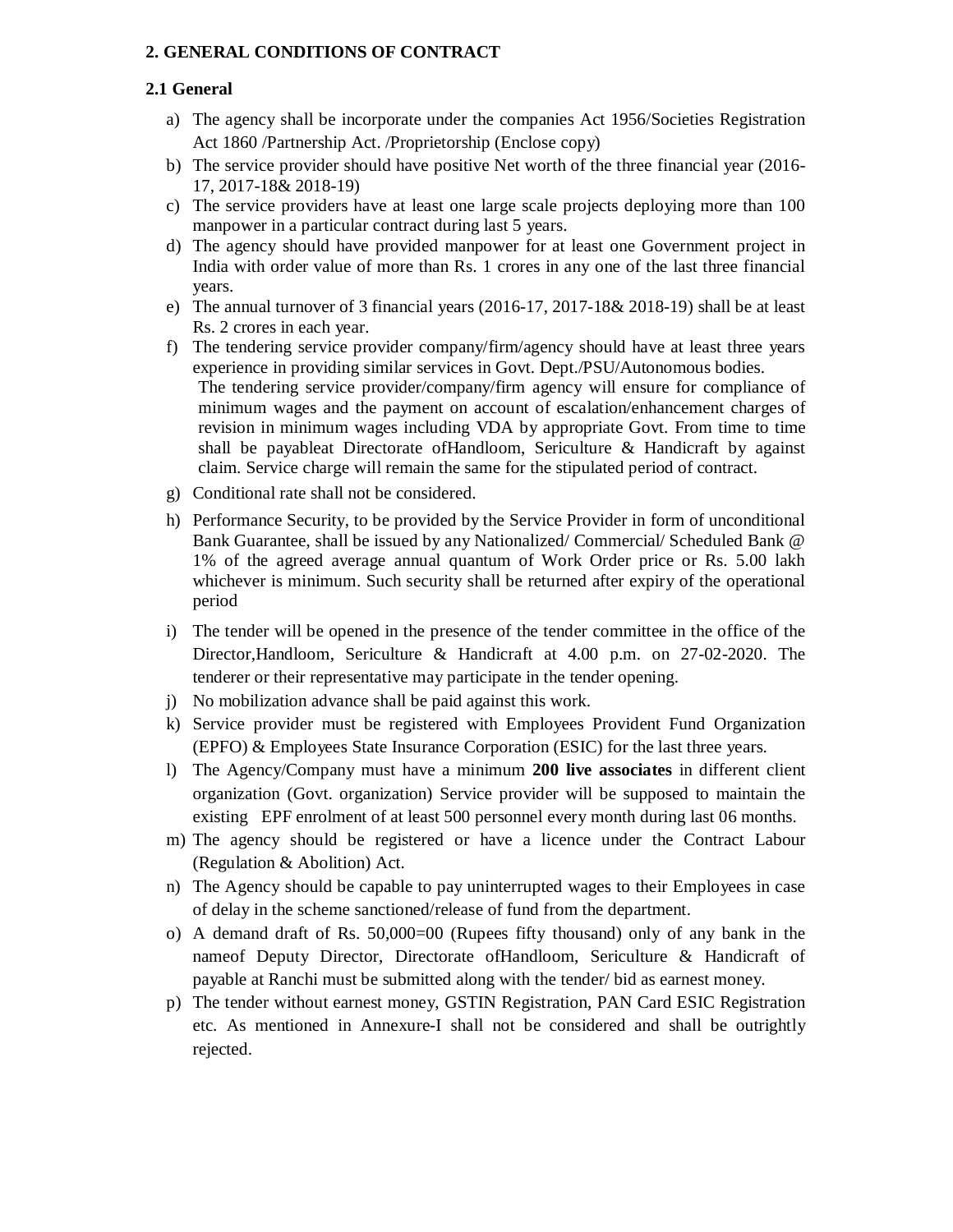#### **2.2 Taxes & Duties**

Income tax at sources, other statutory deductions and all payment due under this contract shall be deducted in accordance with the prevailing Income Tax Act.

#### **2.3 Arbitration**

Any disputes arising out of this Contract shall be referred to the sole arbitrator i.e. Director, Handloom, Sericulture & Handicraft who may further appoint any officer and there shall be no objection, if arbitrator so appointed, is an employee of Directorate of Handloom, Sericulture & Handicraft

#### **2.4 Jurisdiction**

This work order is governed by the Indian Labour Law for time being in force. The court of Ranchi alone shall have exclusive jurisdiction in all matters arising out of this work order.

#### **2.5 Termination**

The directorate reserves the right to terminate this work order by giving 30 days clear notice. However, in case of gross negligence by the Service Provider, work order can be terminated without any notice and Service Provider shall not be entitled to any compensation on this account.

## **2.6 Quality of Work Conduct**

The Service Provider is expected to supply efficient, qualified and experienced professional personnel as per the requirement of the Directorate. Their services (Manpower), on unsatisfactory performance, may be returned herewith with immediate effect without any compensation.

#### **2.7 Contract Period**

**Commencement of work will be 3 years from the date of approval and extendable for a maximum period of 1 Year subject to satisfactory performance & mutual consent with as per terms & conditions.**

#### **2**.**8 Wages Revision**

The tendering service provider/company/firm agency will ensure for compliance of minimum wages and the payment on account of escalation/enhancement charges of revision in minimum wages including VDA by appropriate Govt. From time to time shall be payable by Directorate of Handloom, Sericulture & Handicraft against claim.

#### **2.9 Rejection**

The Director,Handloom, Sericulture & Handicraft,Ranchi reserves the right to cancel any or all tenders without assigning any reason or cause.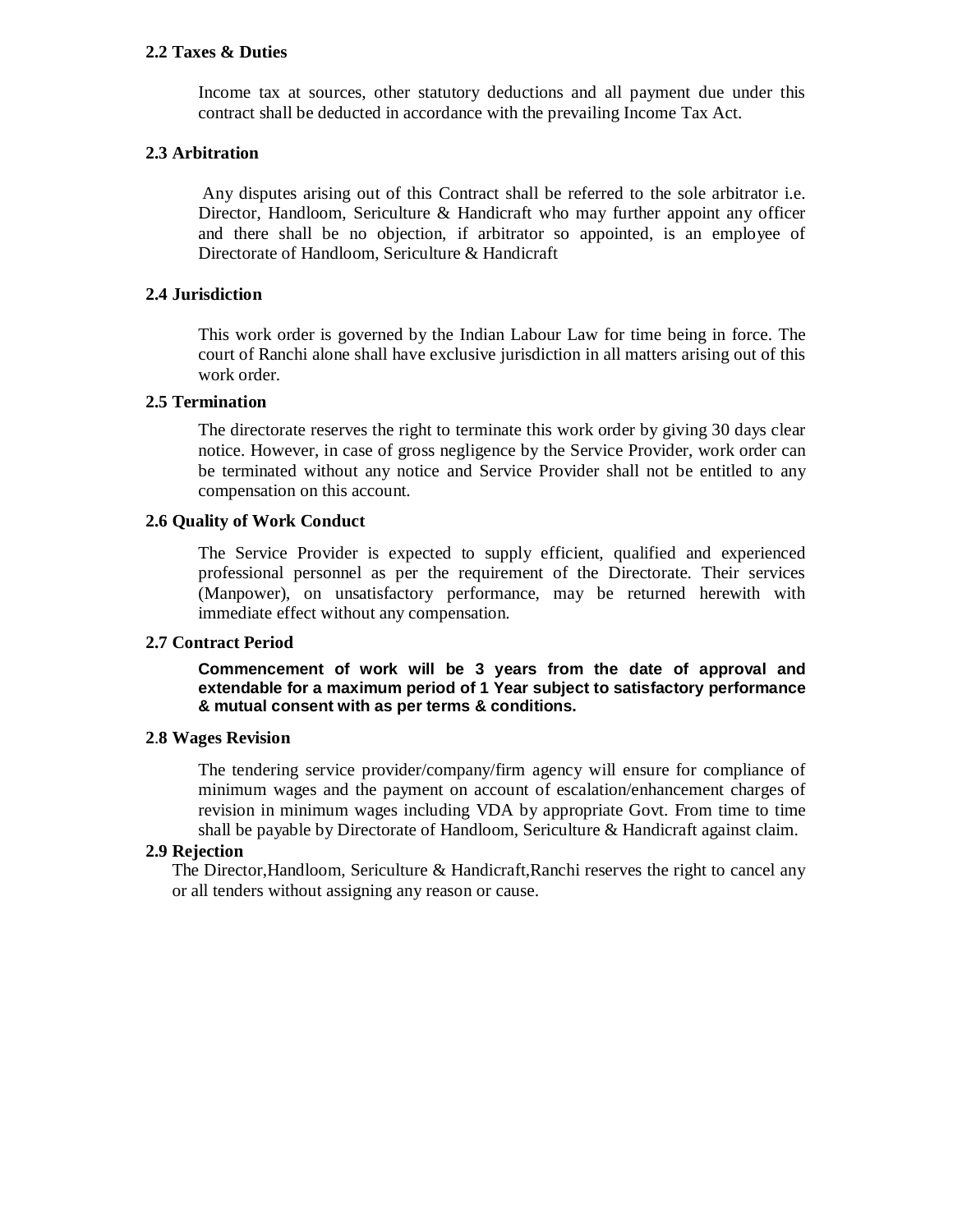## **The Service Provider must submit their bid in three (3) envelops**

## **Envelop No.1:** Super scribed as **"Technical Bid for Man Power out sourcing"**should contain:-

- a) Demand Draft of Rs. 2,500/- as the tender fee. (Non Refundable)
- b) Demand Draft of Rs. 50,000/- as earnest money. (Refundable on non selection)
- c) Supporting documents for various registration and declaration as per **Annexure I.**

## **Envelop No. 2:**Super scribed as **"Financial Bid for Man Power out sourcing"** should contain:

| Sl. No. | <b>Service Type</b>                  | Amount (in Rs.) | <b>Applicable</b><br><b>GST</b> |
|---------|--------------------------------------|-----------------|---------------------------------|
| 1.      | One time absorption fee (if any)     |                 |                                 |
| 2.      | Monthly management fee per associate |                 |                                 |

**Envelop No. 3:**Super scribed as "**Bid for Manpower out sourcing"**referring the NIT no. should contain the above **Envelop no.1 & no. 2.** 

## *NOTE*:

- Technical bids shall be opened first and the financial bids of tenders, qualifying in Technical bids only, shall be opened for further evaluation.
- Conditional tenders shall not be accepted.
- The Director, Handloom, Sericulture & Handicraft reserves the right to cancel any or all tenders without assigning any reason or cause.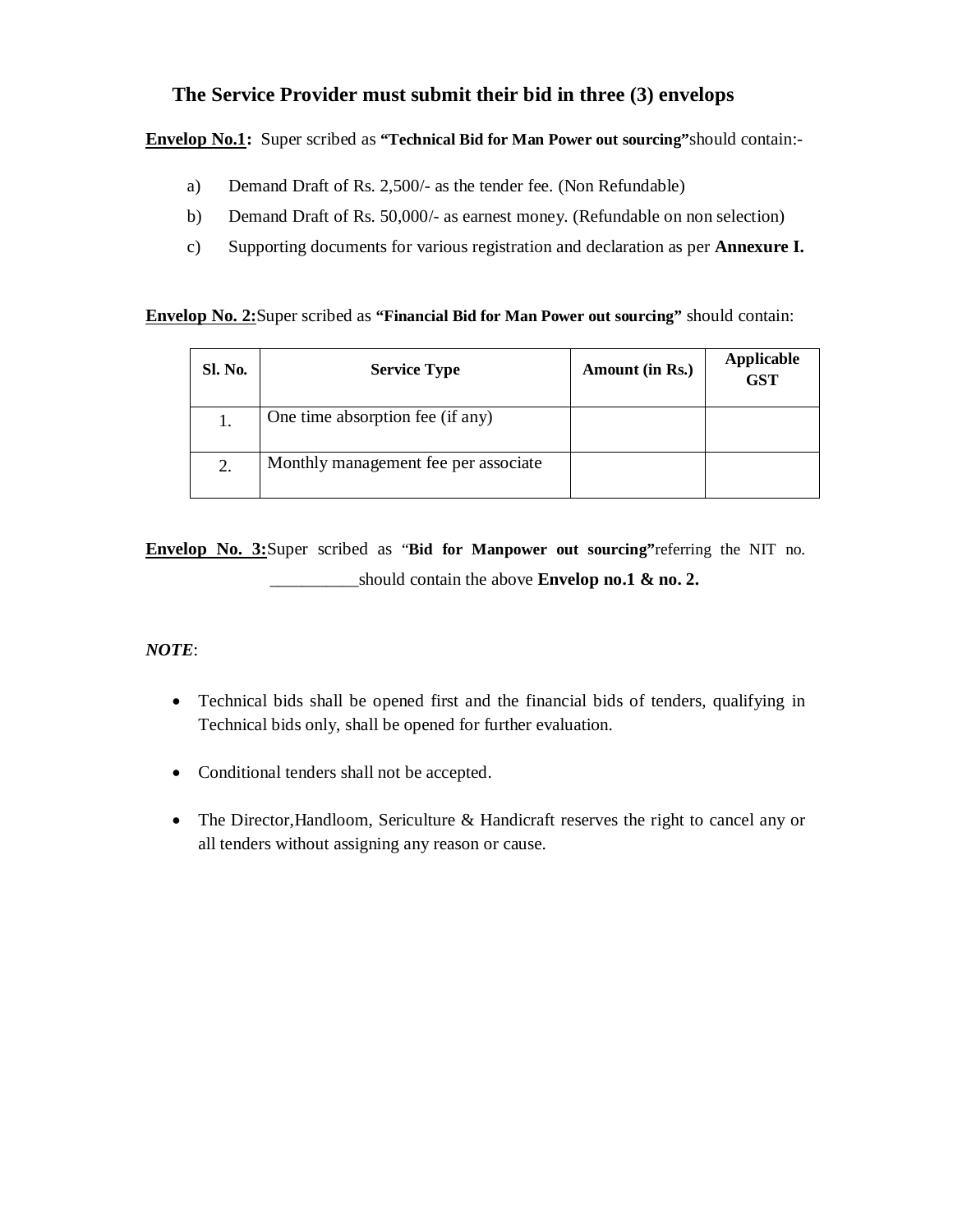## **Annexure-I**

## **(For Manpower)**

| Sl. No. | <b>Particulars</b>                                               | <b>Details of documents enclosed</b>                                                 | Pg No. |
|---------|------------------------------------------------------------------|--------------------------------------------------------------------------------------|--------|
| 1.      | Registration under the companies Act                             |                                                                                      |        |
|         | 1956/Societies Registration Act 1860/                            |                                                                                      |        |
|         | proprietary/Partnership Act. (Enclose copy)                      |                                                                                      |        |
|         | Minimum turnover of at least Rs. Twocrore in                     |                                                                                      |        |
| 2.      | last three financial years (each year                            |                                                                                      |        |
|         | separately)                                                      |                                                                                      |        |
|         | Should have at least one Government project                      |                                                                                      |        |
| 3.      | in India with order value of more than Rs.                       |                                                                                      |        |
|         | 1crores in any one of the last three financial                   |                                                                                      |        |
|         | years.                                                           |                                                                                      |        |
| 4.      | AN ISO Certification                                             |                                                                                      |        |
| 5.      | Tender Money of                                                  |                                                                                      |        |
|         | Rs. 2,500=00                                                     |                                                                                      |        |
| 6.      | Earnest Money of<br>Rs. 50,000=00                                |                                                                                      |        |
| 7.      |                                                                  |                                                                                      |        |
|         | <b>GSTIN</b> Registration                                        |                                                                                      |        |
| 8.      | PAN No.                                                          |                                                                                      |        |
| 9.      | <b>ESIC</b> Registration                                         |                                                                                      |        |
| 10.     | <b>EPFO</b> Registration                                         |                                                                                      |        |
| 11.     | Registration in the Contract Labour (Regulation                  |                                                                                      |        |
|         | & Abolition) Act                                                 |                                                                                      |        |
|         | Annual Turnover Certificate from Auditor                         | (As per given format at Appendix A)                                                  |        |
| 12.     |                                                                  |                                                                                      |        |
|         |                                                                  |                                                                                      |        |
| 13.     | IT Returns of previous three financial years (Self<br>Certified) |                                                                                      |        |
|         |                                                                  |                                                                                      |        |
|         |                                                                  | FY 2016-17                                                                           |        |
| 14.     | Audited Balance Sheets (last 3 Financial years)                  | FY 2017-18                                                                           |        |
|         |                                                                  | FY 2018-19                                                                           |        |
|         | The firm should not be blacklisted by any Central                |                                                                                      |        |
| 15.     | Govt. / State Govt. / PSU/Govt. Bodies. If yes,                  | (Self declaration as per given format at<br>Appendix B)                              |        |
|         | details thereof.                                                 |                                                                                      |        |
| 16.     |                                                                  | 200 live associates experience of Govt.<br>Organisation/ PSUs'/Boards'/Corporations/ |        |
|         | Work Experience of minimum 3 years                               | PSU/Autonomous                                                                       |        |
|         |                                                                  |                                                                                      |        |
| 17.     | The applicant must have an officeprefrebly in                    | Proof of address                                                                     |        |
|         | Ranchi or anywhere in Jharkhand                                  |                                                                                      |        |
| 18.     | Details to Contact Person with telephone no. & e-<br>mail ID     |                                                                                      |        |
| 19.     | Any other relevant information                                   |                                                                                      |        |

*Declaration: All details provided by me are true as per my knowledge. Any dispute found in the same shall make the bid application void.* 

Yours Faithfully,

Signature of the authorised person with date

\_\_\_\_\_\_\_\_\_\_\_\_\_\_\_\_\_\_\_\_\_\_\_\_\_\_\_\_\_\_\_\_

\_\_\_\_\_\_\_\_\_\_\_\_\_\_\_\_\_\_\_\_\_\_\_\_\_\_\_\_\_\_\_\_ Name/ Designation of the authorised person \_\_\_\_\_\_\_\_\_\_\_\_\_\_\_\_\_\_\_\_\_\_\_\_\_\_\_\_\_\_\_\_

Name of the firm/ Agency along with the seal.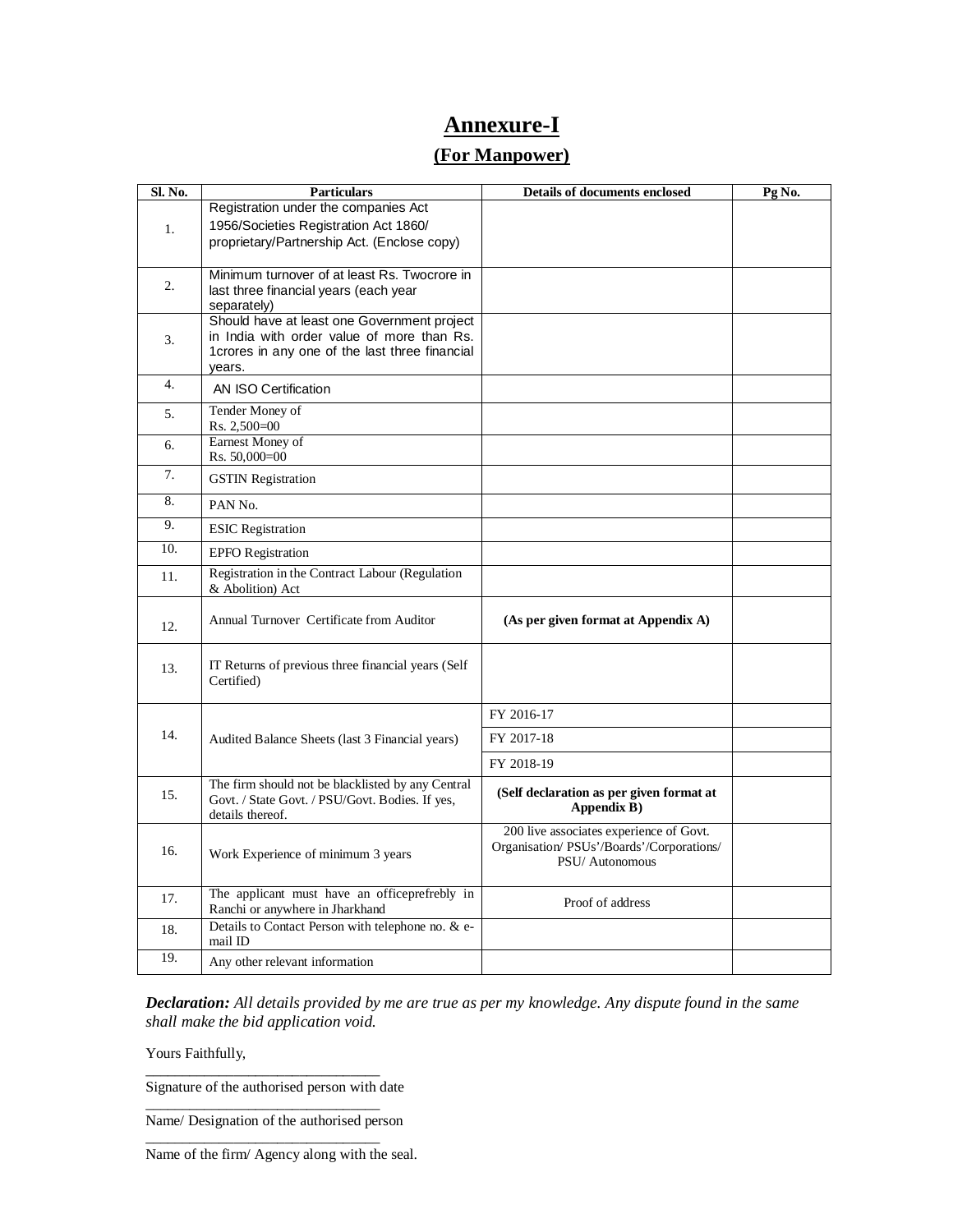# **Appendix 'A'**

| <b>Financial Strength of the Firm/Organization</b>                   |                          |                              |                                       |                                  |  |  |  |
|----------------------------------------------------------------------|--------------------------|------------------------------|---------------------------------------|----------------------------------|--|--|--|
| <b>Sl. No.</b>                                                       | <b>Financial</b><br>Year | Whether profitable<br>Yes/No | <b>Annual Net Profit</b><br>(in lakh) | <b>Annual Turnover (in lakh)</b> |  |  |  |
| 1                                                                    | 2016-17                  |                              |                                       |                                  |  |  |  |
| 2                                                                    | 2017-18                  |                              |                                       |                                  |  |  |  |
| 3                                                                    | 2018-19                  |                              |                                       |                                  |  |  |  |
| Note: Please enclose auditor's certificate in support of your claim. |                          |                              |                                       |                                  |  |  |  |

Signature of the applicant

Full name of applicant

Stamp & Date